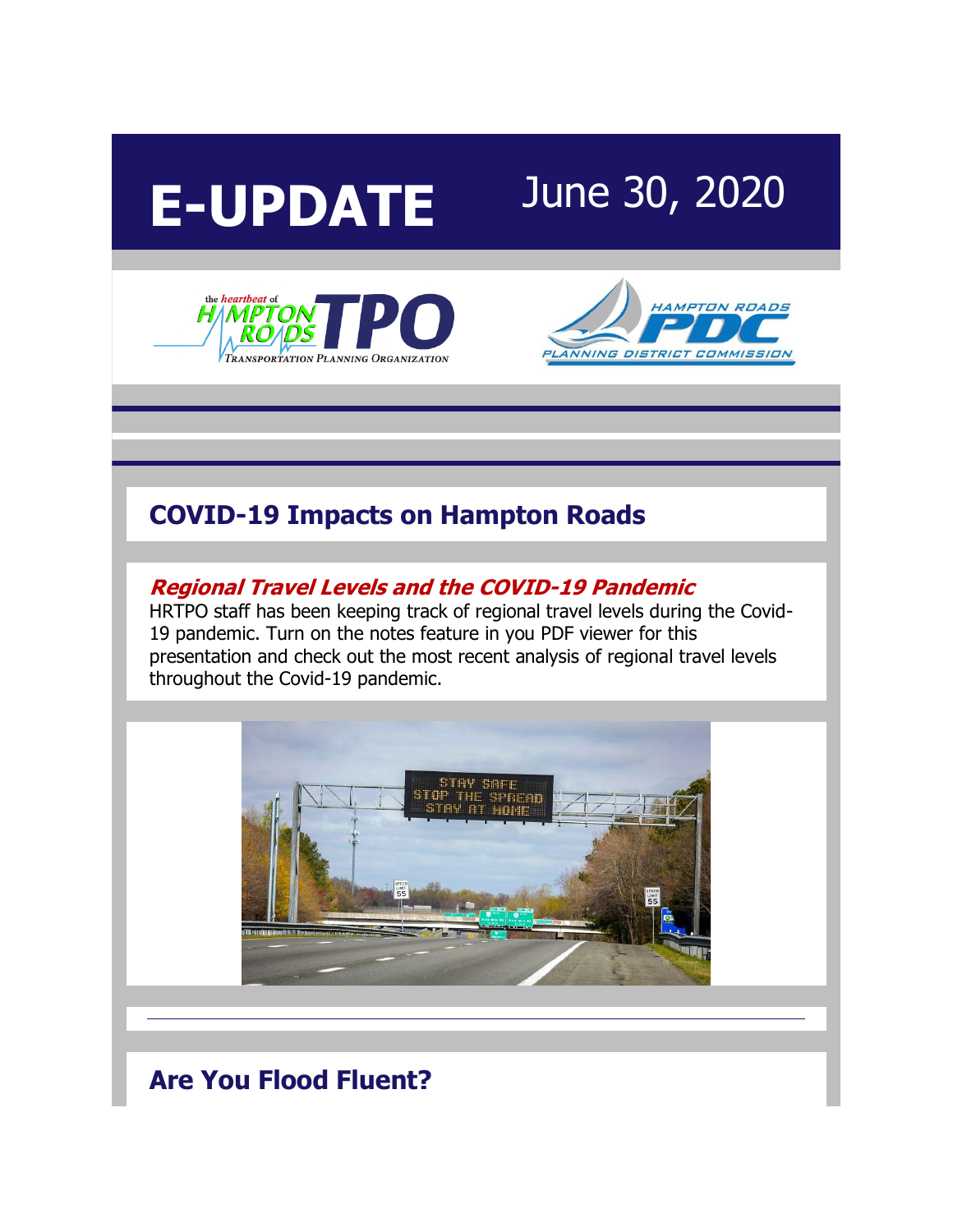#### **[New Flood Risk Calculator Takes Guesswork Out of Flood Insurance](http://r20.rs6.net/tn.jsp?f=001xVPhqpZI081hprNcaf994tpyg76mSqhsMaj9qr1Jlgggzn3WO_diloMS2oiXNbGUcn5Ck-oUsoET6UC0BGtoLVh0w4ufmgRhYmuyA-FSSxR0NN23tgnpYwQLao9Xm1pec2SfQfoJgnCl-Oj8s_1yV_jqsjvc35CQPJ5bjsM8rZBJdbvDcDF8iwff2h695n6fPB7zx0Y3AtjVDhRSaXUszdaooiAb8YI2iQdmKQe5xZM7jG1JVpalAwIjA2mQ60ExUIghUHi5k3m2x_BxIA5WccM8JrSqW8VGHkm0HEE7iSLBo6gLqn2_3Mumb08fc71qmw0t4K5Aji4=&c=4jtw4Mi62eDeuBG1vKixEZj76Ayn14mZOPxQgSecdtK3nsNH4v7pQA==&ch=CK1oLEPfPlI8NQRNz-SDBQ53k4N-ekkjBko7UYgSQxTrWr1accsg0w==)  [Costs for Hampton Roads Residents](http://r20.rs6.net/tn.jsp?f=001xVPhqpZI081hprNcaf994tpyg76mSqhsMaj9qr1Jlgggzn3WO_diloMS2oiXNbGUcn5Ck-oUsoET6UC0BGtoLVh0w4ufmgRhYmuyA-FSSxR0NN23tgnpYwQLao9Xm1pec2SfQfoJgnCl-Oj8s_1yV_jqsjvc35CQPJ5bjsM8rZBJdbvDcDF8iwff2h695n6fPB7zx0Y3AtjVDhRSaXUszdaooiAb8YI2iQdmKQe5xZM7jG1JVpalAwIjA2mQ60ExUIghUHi5k3m2x_BxIA5WccM8JrSqW8VGHkm0HEE7iSLBo6gLqn2_3Mumb08fc71qmw0t4K5Aji4=&c=4jtw4Mi62eDeuBG1vKixEZj76Ayn14mZOPxQgSecdtK3nsNH4v7pQA==&ch=CK1oLEPfPlI8NQRNz-SDBQ53k4N-ekkjBko7UYgSQxTrWr1accsg0w==)**

If questions about flood insurance costs are keeping you from signing up, a new online tool can help you do the math. Hampton Roads planners and emergency managers, working with the Hampton Roads Planning District Commission (HRPDC), have developed a free **[Flood Risk Calculator](http://r20.rs6.net/tn.jsp?f=001xVPhqpZI081hprNcaf994tpyg76mSqhsMaj9qr1Jlgggzn3WO_diloMS2oiXNbGUZ1KL5yDraEhCrC0T_Z2rDLizevuUq8xC5eSYKNgjj9KytEVLojjAWJEexP0Zxp_avAGyizYzKBdinjT88cuPGXbAJcja2nHd6bj9d6P9t5CcSwNWYhsAumciWGrTZFauf7hLWdo04ms=&c=4jtw4Mi62eDeuBG1vKixEZj76Ayn14mZOPxQgSecdtK3nsNH4v7pQA==&ch=CK1oLEPfPlI8NQRNz-SDBQ53k4N-ekkjBko7UYgSQxTrWr1accsg0w==)** that takes the guesswork out of insuring your home against flooding.



# **Know More About Your Glass of Water**

### **[New Groundwater Education Tools](http://r20.rs6.net/tn.jsp?f=001xVPhqpZI081hprNcaf994tpyg76mSqhsMaj9qr1Jlgggzn3WO_diloMS2oiXNbGUouSEmedJFx4jFbV9gWT11a2YS0xuOeIrpwwWfs6xAbUB13ojRJG9VxNSrPbrp3xf8Pxds8VljEwrovzL2kgUxDNicpK2HL0O_Y0C2iveven5TE60nw1lsSonmN_yPRBsAZcDirqO5prp43tr_KSOwyDL070wYhtKMj42faJN5OdUZ7e_4m0QNQ==&c=4jtw4Mi62eDeuBG1vKixEZj76Ayn14mZOPxQgSecdtK3nsNH4v7pQA==&ch=CK1oLEPfPlI8NQRNz-SDBQ53k4N-ekkjBko7UYgSQxTrWr1accsg0w==)**

Groundwater is an important resource, providing 22% of public drinking water in the Hampton Roads Region. The HRPDC has recently released two different educational tools that depict active groundwater permits and historic groundwater levels within the Eastern Virginia Groundwater Management Area (EVGWMA).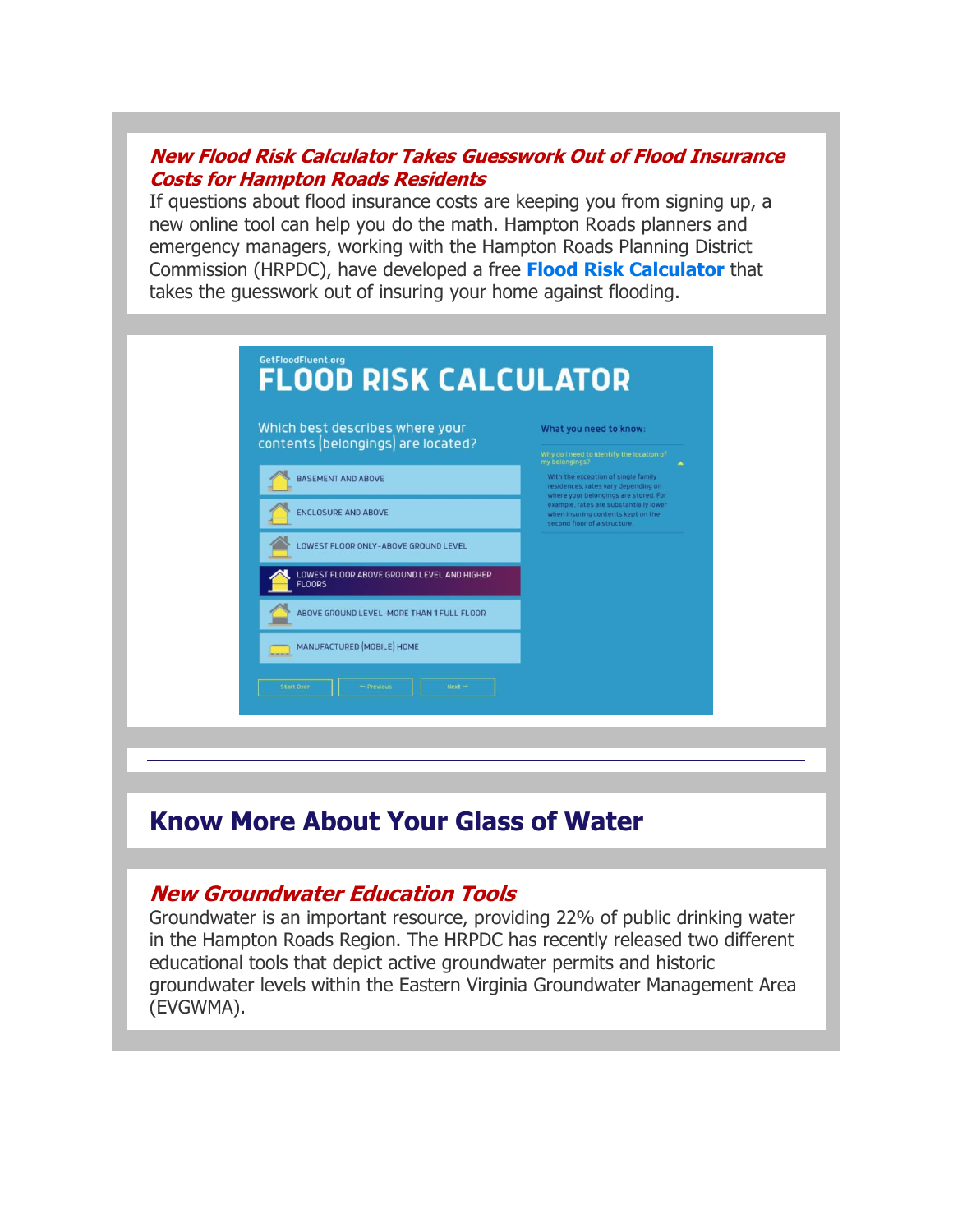

### **Get Out and Explore Hampton Roads**

### **[Getting Outdoors in](http://r20.rs6.net/tn.jsp?f=001xVPhqpZI081hprNcaf994tpyg76mSqhsMaj9qr1Jlgggzn3WO_diloMS2oiXNbGUm8wR84apFTYSTzB8vSiIbC0DsqEAo3kgowkD0xkK-iktgy_WbDbJ4MWyJ0S_0Hm4hyglsOMtTpt1tmileOCiQ1JXYMwyxG9J9lxRc_PPhIcbvtIJCRROkNg5966J53dDKnE45r_Lb_OxWlTc3jTQhj7z_qqMBy0E9Ra1xC7DWAg=&c=4jtw4Mi62eDeuBG1vKixEZj76Ayn14mZOPxQgSecdtK3nsNH4v7pQA==&ch=CK1oLEPfPlI8NQRNz-SDBQ53k4N-ekkjBko7UYgSQxTrWr1accsg0w==)  [Hampton Roads](http://r20.rs6.net/tn.jsp?f=001xVPhqpZI081hprNcaf994tpyg76mSqhsMaj9qr1Jlgggzn3WO_diloMS2oiXNbGUm8wR84apFTYSTzB8vSiIbC0DsqEAo3kgowkD0xkK-iktgy_WbDbJ4MWyJ0S_0Hm4hyglsOMtTpt1tmileOCiQ1JXYMwyxG9J9lxRc_PPhIcbvtIJCRROkNg5966J53dDKnE45r_Lb_OxWlTc3jTQhj7z_qqMBy0E9Ra1xC7DWAg=&c=4jtw4Mi62eDeuBG1vKixEZj76Ayn14mZOPxQgSecdtK3nsNH4v7pQA==&ch=CK1oLEPfPlI8NQRNz-SDBQ53k4N-ekkjBko7UYgSQxTrWr1accsg0w==)**

Like many of you, the PDC and TPO staff have been staying at home, working, educating, parenting, relaxing, and yearning to get outside when the weather turns in our favor. Some families have taken



the opportunity to begin exploring parts of Hampton Roads in new ways. People in our region are fortunate to have the ability to travel about 40 miles in any direction and discover new places, explore different environments, and hopefully see some wildlife.

# **Current Public Comment Opportunities**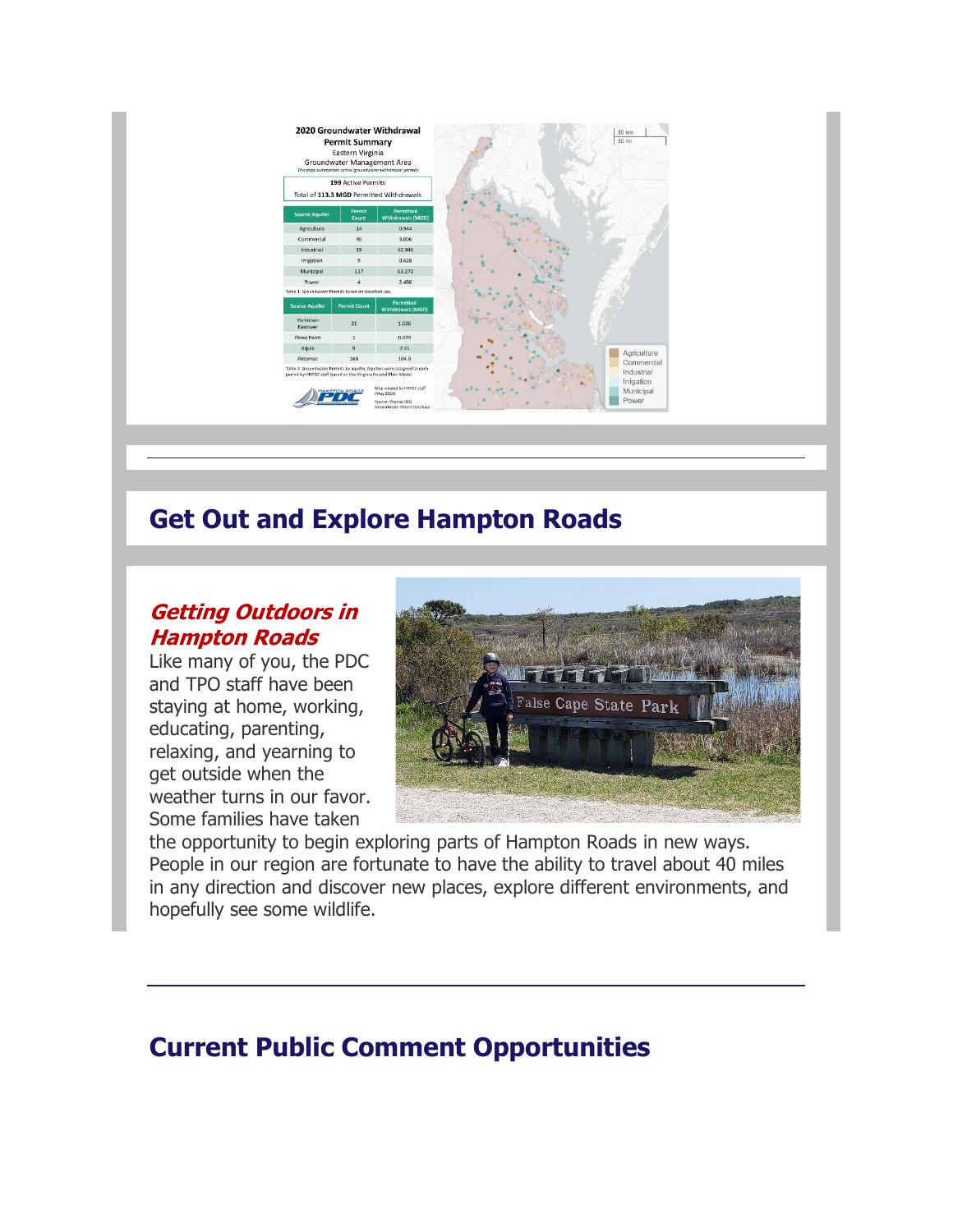**[Draft HRTPO Community Guide To Transportation Planning](http://r20.rs6.net/tn.jsp?f=001xVPhqpZI081hprNcaf994tpyg76mSqhsMaj9qr1Jlgggzn3WO_diloMS2oiXNbGUT_QLk_O-Ai6stlncNAGLg6MRtBY5UYrvR0WYcfZiO-DtfTiQhsfYeZU4NHbwdyAFAvbxram6vUYh2_FFyllLAyGzMUx4NKuP7DEwccLOXanQiHxX5eUIOk3XvlsmmP3FF0vagKOkkbyTq1vWBark_w==&c=4jtw4Mi62eDeuBG1vKixEZj76Ayn14mZOPxQgSecdtK3nsNH4v7pQA==&ch=CK1oLEPfPlI8NQRNz-SDBQ53k4N-ekkjBko7UYgSQxTrWr1accsg0w==)  [\(Comment Period Ends July 5, 2020\)](http://r20.rs6.net/tn.jsp?f=001xVPhqpZI081hprNcaf994tpyg76mSqhsMaj9qr1Jlgggzn3WO_diloMS2oiXNbGUT_QLk_O-Ai6stlncNAGLg6MRtBY5UYrvR0WYcfZiO-DtfTiQhsfYeZU4NHbwdyAFAvbxram6vUYh2_FFyllLAyGzMUx4NKuP7DEwccLOXanQiHxX5eUIOk3XvlsmmP3FF0vagKOkkbyTq1vWBark_w==&c=4jtw4Mi62eDeuBG1vKixEZj76Ayn14mZOPxQgSecdtK3nsNH4v7pQA==&ch=CK1oLEPfPlI8NQRNz-SDBQ53k4N-ekkjBko7UYgSQxTrWr1accsg0w==)**

**[HRTPO FY 2018-2021 Transportation Improvement Program](http://r20.rs6.net/tn.jsp?f=001xVPhqpZI081hprNcaf994tpyg76mSqhsMaj9qr1Jlgggzn3WO_diloMS2oiXNbGUcXVibDQ6L4_QHTM6OfgMcbKY_HW8sqwCJoixO3X40Uhp4bNag5b74U6wfeGM_OO56HR2DaVzhMexkIi7wx6kUfP40BXzyMFNOiKbG9t5lXwkFhiT65aBcWgLy1rYQ4KkzJh7tUayjug=&c=4jtw4Mi62eDeuBG1vKixEZj76Ayn14mZOPxQgSecdtK3nsNH4v7pQA==&ch=CK1oLEPfPlI8NQRNz-SDBQ53k4N-ekkjBko7UYgSQxTrWr1accsg0w==)  [Proposed Amendment \(Comment Period Ends July 8, 2020\)](http://r20.rs6.net/tn.jsp?f=001xVPhqpZI081hprNcaf994tpyg76mSqhsMaj9qr1Jlgggzn3WO_diloMS2oiXNbGUcXVibDQ6L4_QHTM6OfgMcbKY_HW8sqwCJoixO3X40Uhp4bNag5b74U6wfeGM_OO56HR2DaVzhMexkIi7wx6kUfP40BXzyMFNOiKbG9t5lXwkFhiT65aBcWgLy1rYQ4KkzJh7tUayjug=&c=4jtw4Mi62eDeuBG1vKixEZj76Ayn14mZOPxQgSecdtK3nsNH4v7pQA==&ch=CK1oLEPfPlI8NQRNz-SDBQ53k4N-ekkjBko7UYgSQxTrWr1accsg0w==)**

**[HRTPO FY 2018-2021 Transportation Improvement Program](http://r20.rs6.net/tn.jsp?f=001xVPhqpZI081hprNcaf994tpyg76mSqhsMaj9qr1Jlgggzn3WO_diloMS2oiXNbGUvBR0tR4rNoeDqydicPbwr5L6-k9jdiZ0seuNGqkEpbZHsuQ_16HyN4iJf__n8TBNyS14x4DxT4cMO-COxNFHzdc76y0Aqebx74j750_d5MPpT_5EnNNEbDLWJmDCxcrnlorv1yUnQIU=&c=4jtw4Mi62eDeuBG1vKixEZj76Ayn14mZOPxQgSecdtK3nsNH4v7pQA==&ch=CK1oLEPfPlI8NQRNz-SDBQ53k4N-ekkjBko7UYgSQxTrWr1accsg0w==)  [Proposed Amendment \(Comment Period Ends July 13, 2020\)](http://r20.rs6.net/tn.jsp?f=001xVPhqpZI081hprNcaf994tpyg76mSqhsMaj9qr1Jlgggzn3WO_diloMS2oiXNbGUvBR0tR4rNoeDqydicPbwr5L6-k9jdiZ0seuNGqkEpbZHsuQ_16HyN4iJf__n8TBNyS14x4DxT4cMO-COxNFHzdc76y0Aqebx74j750_d5MPpT_5EnNNEbDLWJmDCxcrnlorv1yUnQIU=&c=4jtw4Mi62eDeuBG1vKixEZj76Ayn14mZOPxQgSecdtK3nsNH4v7pQA==&ch=CK1oLEPfPlI8NQRNz-SDBQ53k4N-ekkjBko7UYgSQxTrWr1accsg0w==)**

### **Regionally Focused COVID-19 Data In One Place**



KENDALL L. MILLER Administrator, Office of Community Affairs and Civil Rights

JOE TURNER Communications and Web Manager

ROBERT COFIELD Graphic and Web Designer

SHARON LAWRENCE

Phone: 757.420.8300 Fax: 757.523.4881 TTY: 757.390.2578

**[HRPDC Website](http://r20.rs6.net/tn.jsp?f=001xVPhqpZI081hprNcaf994tpyg76mSqhsMaj9qr1Jlgggzn3WO_dilshypkEaZlLd4Xxqa6K2aVD9x7QWEZx6Uf4RjCFW2u47Y09OpnKyL7f98lS0Ff9QLPbgeueqkS0EihKiZMO4P5L1cEgCaLYG7Q==&c=4jtw4Mi62eDeuBG1vKixEZj76Ayn14mZOPxQgSecdtK3nsNH4v7pQA==&ch=CK1oLEPfPlI8NQRNz-SDBQ53k4N-ekkjBko7UYgSQxTrWr1accsg0w==)**

**[HRTPO Website](http://r20.rs6.net/tn.jsp?f=001xVPhqpZI081hprNcaf994tpyg76mSqhsMaj9qr1Jlgggzn3WO_dilshypkEaZlLd_X0xL8MzssAejGilZMoDOMqhyCRJpfEdYUlpxhuwV7jaoMMruCxAQ3NAni5_Tu_9TPdzpMkheDs=&c=4jtw4Mi62eDeuBG1vKixEZj76Ayn14mZOPxQgSecdtK3nsNH4v7pQA==&ch=CK1oLEPfPlI8NQRNz-SDBQ53k4N-ekkjBko7UYgSQxTrWr1accsg0w==)**